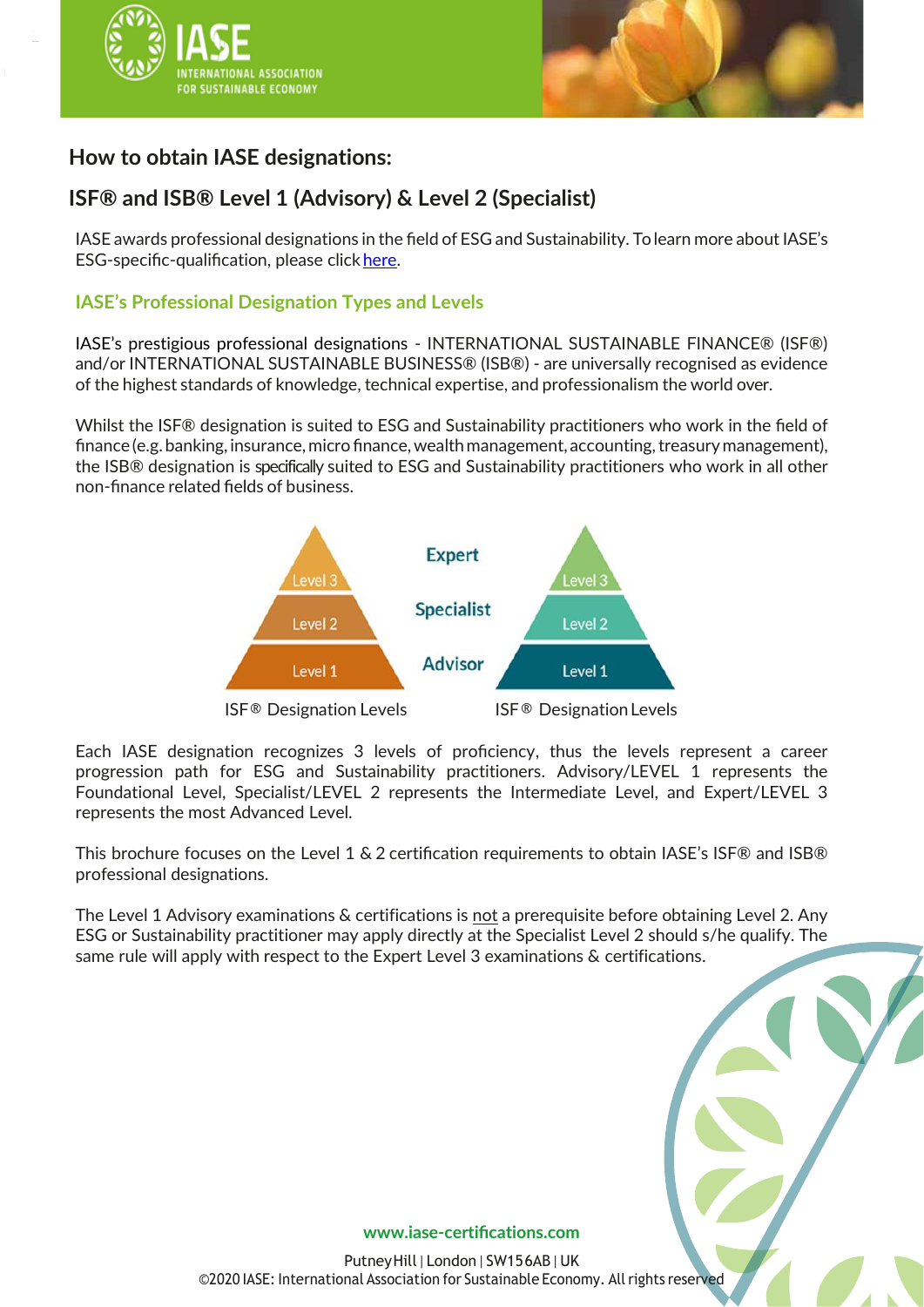



## **IASE's Designations: ISF® and ISB® Advisory Level 1 & Specialist Level 2**

To be awarded either of our coveted professional designations, aspirants must meet a range of Initial plus Ongoing certification requirements.

## **Initial Certification Requirements for ISF® and ISB® Advisory Level 1 & Specialist Level 2**

For Advisory Level 1 certification, aspirants need to be at least 16 years of age. For Specialist Level 2 certification, aspirant need to be at least 18 years of age. In addition to the above, aspirants must achieve the IASE's 4E's of initial Certification Requirements, a standard which is benchmarked against international best practice by most professional bodies for the awarding of professional designations.

An aspirant who meets all the 4E-requirements as explained below is deemed to have qualified to be awarded IASE's coveted ISF® and/or ISB® professional designations.

The 4E's stand for Education, Examination, Experience and Ethics.

## **Education**

## **Advisory Level 1**

To be awarded either of IASE's INTERNATIONAL SUSTAINABLE FINANCE® (ISF®) and INTERNA-TIONAL SUSTAINABLE BUSINESS® (ISB®) Level 1 designations,the aspirant must have atleast a high school/matric/Grade 12/Standard 10 diploma/qualification.

### **Advisory Level 2**

To be awarded either of IASE's INTERNATIONAL SUSTAINABLE FINANCE® (ISF®) and INTERNA-TIONAL SUSTAINABLE BUSINESS® (ISB®) Level 1 designations, the aspirant must have at least a 3 year post high school qualification through a tertiary institution, such as university degree.

### *Study Material and Training*

Whilst not a requirement, the IASE encourage learners who do not already have an ESG specific qualification to consider taking up an ESG Qualifications Course as this would help ensure a solid grounding before attempting the IASE Professional Competency Examination (PCE/Board Exam).

Aspirants should enquire about the IASE endorsed ESG Qualifications Course/s with their local IASE [Member or](https://www.iase-certifications.com/en/esg#locations) affiliate.

#### **www.iase-[certifications.com](http://www.iase-certifications.com/)**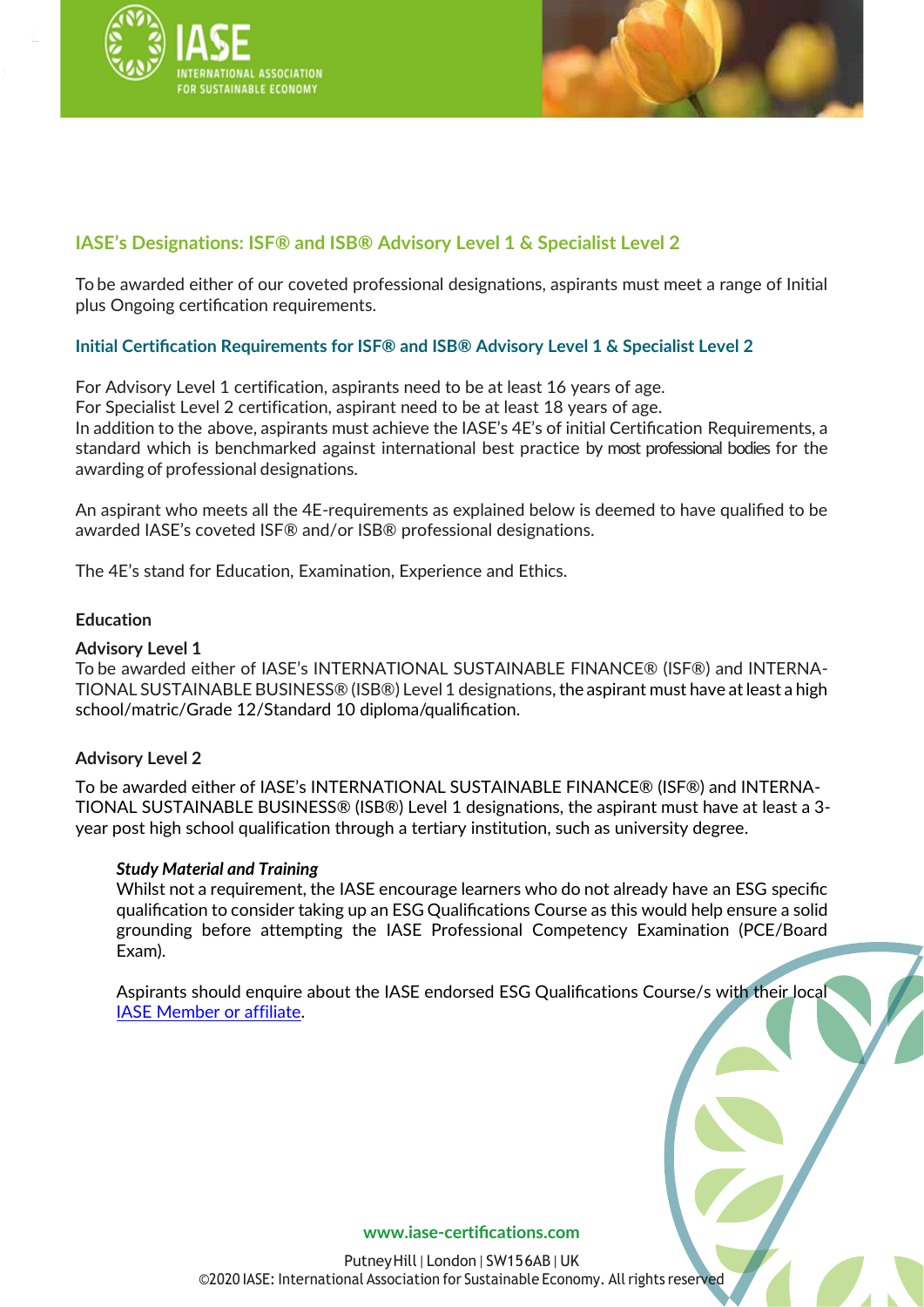



## **Examination**

To be awarded either of IASE's coveted ISF® and ISB® professional designations, the aspirant must write and pass IASE's Professional Competency Examination (commonly called PCE or "Board Exam").

General information on the **Advisory Level 1 & Specialist Level 2** ISF® & ISB® Board Exams:

- All IASE Board Examinations are delivered 100% online only.
- Aspirants have the flexibility to take the Board Exam from anywhere in the world.
- Languages available: English, French, German, Italian, Korean, Portuguese, Spanish
- Calls to register and sit the Advisory Level 1 IASE Board Exams typically take place 4 times per year. Advisory Level 1 exam sessions typically take place over a two-day period each quarter, with two exam sessions each day at 09h00CET and 16h00CET respectively.
- Calls to register and sit the Specialist Level 2 IASE Board Exams typically take place 2 times per year. Specialist Level 2 exam sessions typically take place over a two-day period every 6 months, with two exam sessions each day at 09h00CET and 16h00CET respectively.
- Registration dates for each round of IASE Board Exams open approximately 3 weeks prior to each exam sitting, and Registrations can be done through the [IASE website.](https://www.iase-certifications.com/en/)
- Examination fees may be obtained from the [IASE Member](https://www.iase-certifications.com/en/esg#locations) licensed to represent IASE in the aspirant's specific geographical area.
- Verifications of identity, qualification criteria, payments etc. will be done through a blend of facial recognition technology and the local IASE Member/affiliate in the aspirant's geographical area prior to being allowed entrance to the Board Exams.
- It is the aspirant's responsibility to ensure that he/she is aware of the date, time and place of his/her examination.
- An aspirant may withdraw from an IASE exam at any stage **before** starting the exam, by notifying via email their regional [IASE Member](https://www.iase-certifications.com/en/esg#locations) or by sending an email to [support@iase](mailto:support@iase-certifications.com)[certifications.com](mailto:support@iase-certifications.com)

In such cases the examination fee will be carried forward to a future date, however, the aspirant may be required to submit proof that a withdrawal notification was send prior to his/her exam start time, otherwise it will be regarded as a no-show thus no exam fee transferable or refundable.

• Arrangements relating to special needs or illness during an exam can be made through contacting the regional [IASE Member](https://www.iase-certifications.com/en/esg#locations) body or by sending an email to [support@iase](mailto:support@iase-certifications.com)[certifications.com](mailto:support@iase-certifications.com)

See the IASE Examination Terms & Conditions section below for more information.

- Advisory Level 1 Exam format: Closed book; 40 multiple-choice questions (MCQ); 4 options per question, with only one correct answer; 60 minutes allowed to complete all Level 1 Board Exams; Pass mark 60% (28 correct answers, or more).
- Specialist Level 2 Exam format: Closed book; 50 multiple-choice questions (MCQ); 4 options per question, with only one correct answer; 90 minutes allowed to complete all Level 2 Board

#### **www.iase-[certifications.com](http://www.iase-certifications.com/)**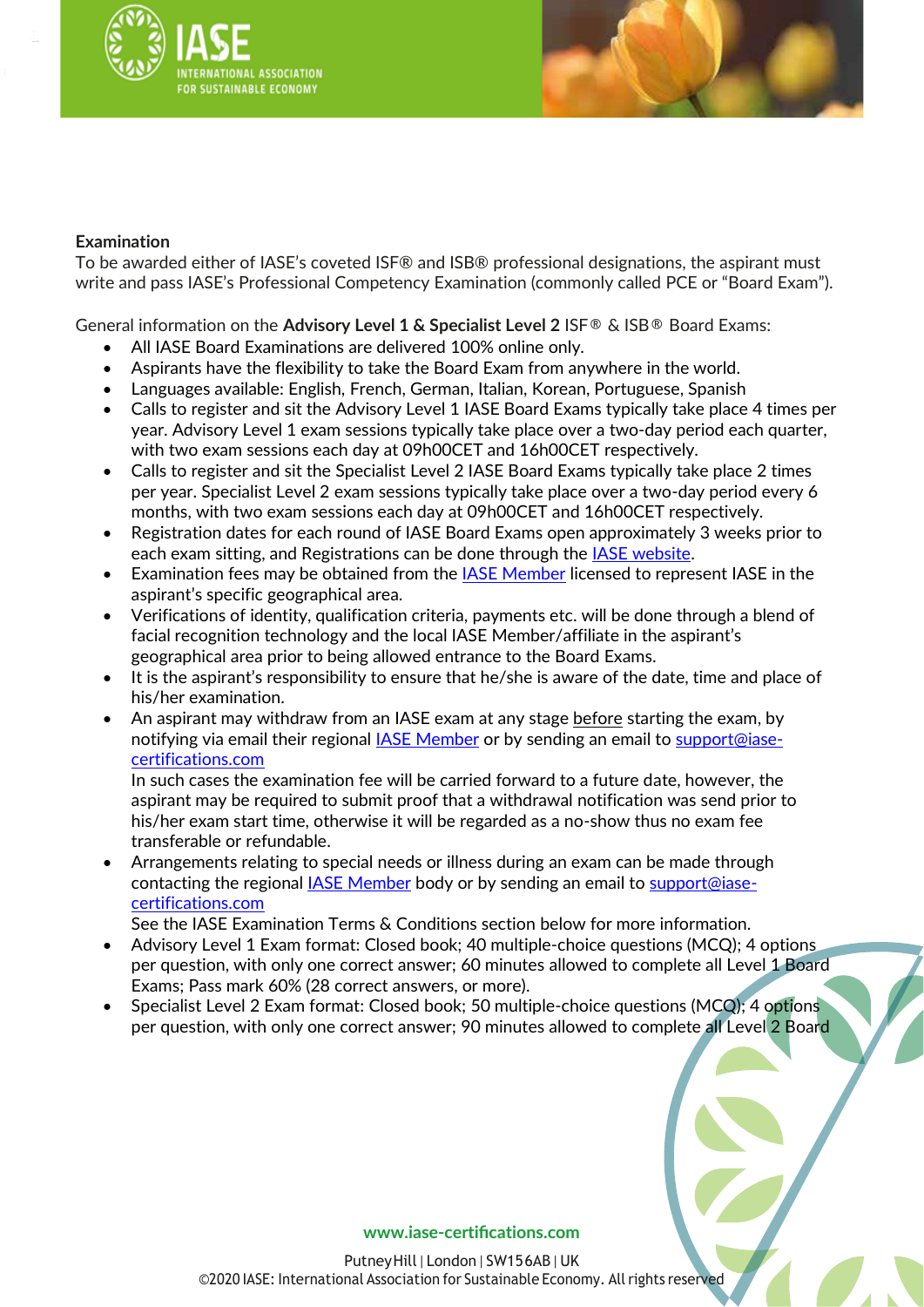



Exams; Pass mark 70% (35 correct answers, or more).

- Marking of examinations is done electronically prior to being moderated by a Board of Examiners for final approval.
- Results of the IASE Board Exams are typically released via an online medium within 4 weeks after the examination date.
- Exam results are communicated directly to individual aspirants only. Results will only be communicated to third parties if proof of consent from individual aspirants can be produced by the third parties.
- Within a period of 10 working days after results were issued, aspirants will have the opportunity to request a Remark/Review, or Appeal question/s. See the IASE Examination Terms & Conditions section below for more information.

Please continue checking [IASE website](https://www.iase-certifications.com/en/) and social media platforms [\(LinkedIn](https://www.linkedin.com/company/iase-certifications/mycompany/) & [Twitter\)](https://twitter.com/esg_iase) closer to the time for specific information regarding exams.

## **Experience**

## **Advisory Level 1**

Aspirants do not need to have any previous professional work experience in the field of ESG and/or Sustainability toqualify to be awarded either of IASE's coveted ISF® and ISB® Advisory Level 1 designations.

## **Specialist Level 2**

Aspirants need to have 2 years previous professional work experience in the field of ESG and/or Sustainability in order toqualify to be awarded either of IASE's coveted ISF® and ISB® Specialist Level 2 designations.

## **Ethics (applicable to all levels of proficiency in ESG & Sustainability)**

Ethics is a cornerstone of being a professional.

IASE's ethics requirements are enshrined in IASE's by-laws, [Code of Ethics](https://www.iase-certifications.com/en/esg#code_of_ethics) and Professional Responsibility and Disciplinary Regulations, as amended from time to time.

To be awarded either of IASE's coveted ISF® and/or ISB® designations, the aspirant must:

- Agree to always abide by all IASE Ethics requirements;
- Never have been convicted of a criminal offence;
- Never have had a final sanction imposed on him/her by a court, regulator, or any other lawful authority for a serious offence;
- Never have been disqualified under any law or expelled by any professional association from practicing a specific profession;
- Never have faced or other similar remedial action/s related to professional conduct or

### **www.iase-[certifications.com](http://www.iase-certifications.com/)**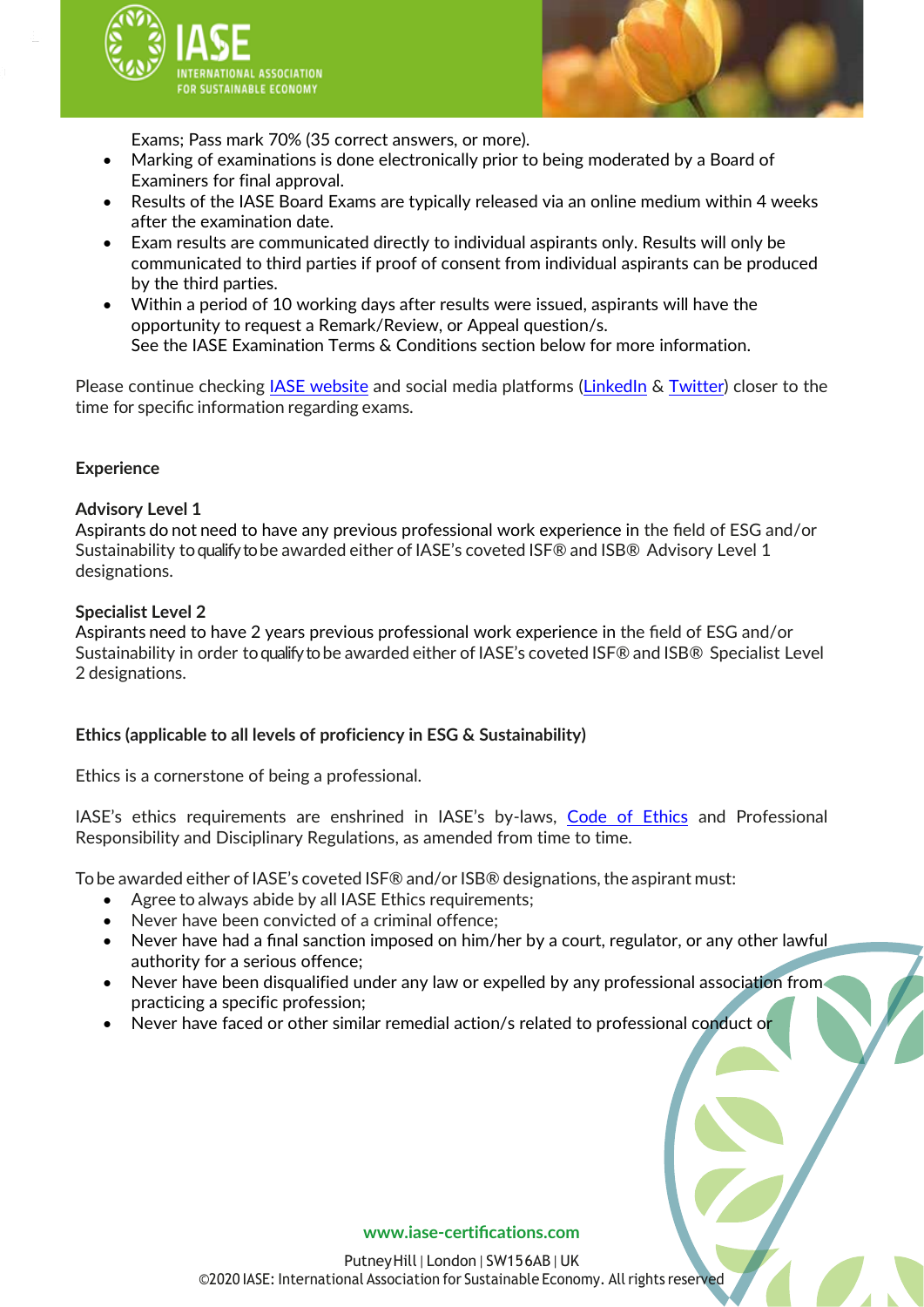



unethical practice/s.

## **Ongoing Certification Requirements for ISF® and ISB® Advisory Level 1 & Specialist Level 2**

Unlike academic qualifications which only attest to the holder's level of knowledge as at the date when they obtained the qualification, professional designations (such as ISF® and ISB®) are designed to confer assurance that the holder of the designation not only met certain knowledge, competency and ethical standards on a certain date, but it also attests to the fact that they stay current with the evolution of the ESG and the Sustainability profession.

This is quite crucial in ensuring that IASE, as an independent 3rd party, can continue to give assurance to the public and employers that our designation holders are, and continue to be, the most competent, ethical and professional ESG and Sustainability practitioners in the world.

Therefore, to retain the right to continue using any of the ISF® and ISB® designations, holders must commit to the following additional Ongoing Certification Requirements:

## **Commitment to Continuous Professional Development (CPD)**

ISF® and ISB® Advisory Level 1 designation holders are required to undertake a minimum of 10 hours of additional and ongoing learning per annum.

ISF® and ISB® Specialist Level 2 designation holders are required to undertake a minimum of 15 hours of additional and ongoing learning per annum.

CPD is a lifelong learning process where an ESG and Sustainability practitioner systematically engages in activities that maintain abilities, skills and knowledge required for professional practice.

Designation holders are required to record and be able to submit evidence of their CPD activities for the yearly cycles to their local IASE member certification body for inspection.

IASE continually develops online courses that can help our designation holders to obtain the required training and thus meet their CPD requirement for retaining the designation. However, it is worth noting that there are many other ways of achieving your CPD requirements.

Please contact your local [IASE Member certification body](https://www.iase-certifications.com/en/esg#locations) for more information in this regard.

**www.iase-[certifications.com](http://www.iase-certifications.com/)**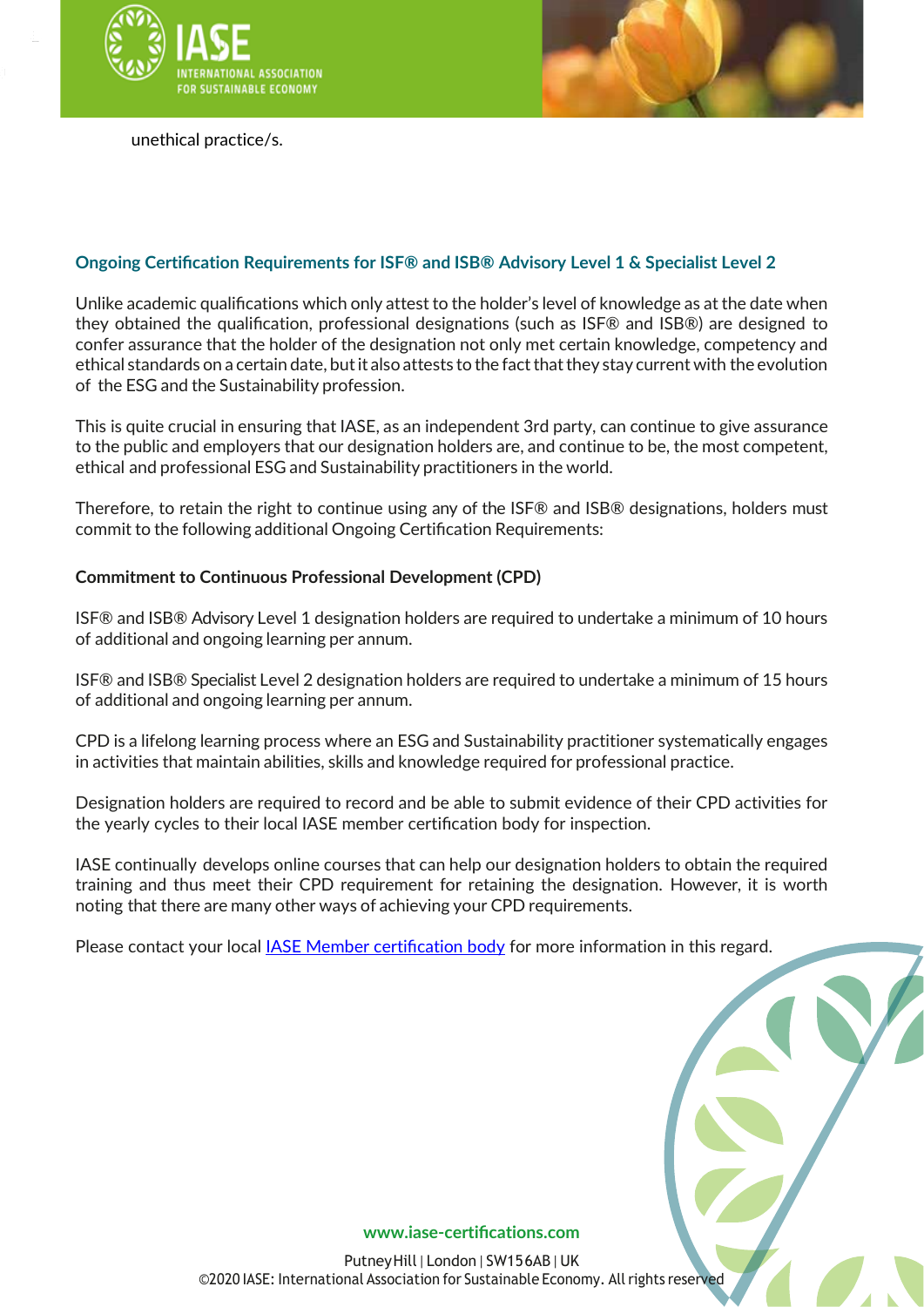



## **Adherence to Ethical Standards (applicable to all levels of ESG & Sustainability proficiency)**

Our designation holders must declare in writing on an annual basis that they continue to adhere to IASE's by-laws and ethics standards as enshrined in IASE's by-laws, Code of Ethics and Professional Responsibility.

They are also required to report to IASE any ethical transgressions that they may have been implicated in during the year under review.

## **Pay the annual recertification fee (applicable to all levels of ESG & Sustainability proficiency)**

For more information about how any of the above is relevant to your geographical territory, please visit the website of your local IASE member [certification](https://iase-certifications.com/about/#MemberOrganizationsAbout) body.



**www.iase-[certifications.com](http://www.iase-certifications.com/)**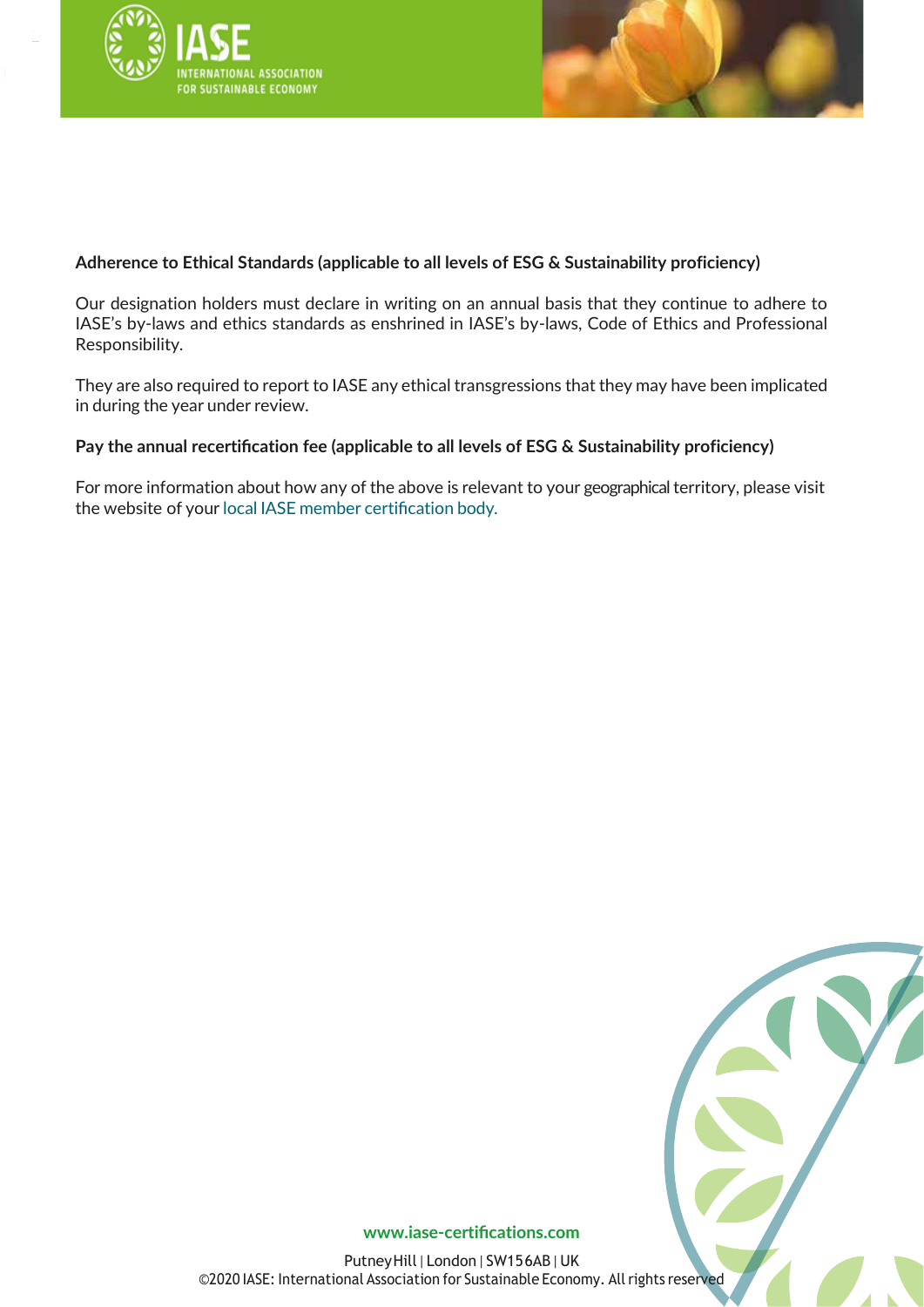



## **Terms and Conditions: IASE Examinations**

## **1. DEFINITIONS**

In these Terms and Conditions: IASE Examination, unless the context indicates otherwise:

"**Appeal**" means an appeal lodged by an aspirant against the contents of a question as being technically incorrect, ambiguous or unfair;

"**Complaint**" means a complaint lodged by an aspirant directed at the examination process or procedures;

"**Examination**" means the IASE's Board Exam which an aspirant strives to successfully complete;

"**IASE**" means the International Association for Sustainable Economy, and its licensed regional Members; "**Remark/Review**", means an examination script will be reviewed to ensure the submitted answers have all been correctly recorded, have all been accurately marked, and that the examination result is correctly recorded;

"**Rules**" means the rules (Terms and Conditions: IASE Examination) which regulate the examination, which are set out below.

## **2. EXAMINATION RULES**

2.1 IASE retains the right to refuse entry to the IASE examinations without needing to provide reasons for such refusal.

2.2 An aspirant may withdraw from an IASE exam at any stage before starting the exam, by notifying via email their regional **IASE Member or by sending an email to [support@iase-certifications.com](mailto:support@iase-certifications.com)** In such cases the examination fee will be carried forward to a future date, however, the aspirant may be required to submit proof that a withdrawal notification was send prior to his/her exam start time, otherwise it will be regarded as a no-show, thus no exam fee transferable or refundable.

2.3 Aspirants are obliged to allow themselves to be identified prior to and continuously during the process of writing an examination by means of facial recognition technology through their computer/tablet webcams.

2.4 Examination room setup: IASE uses online Artificial Intelligence technology to remotely oversee examinations regardless where the exam is taken from. Section 6 below outlines the full IT specifications required for aspirants to be able to sit for an IASE examination. Amongst the IT requirements is that the aspirant's device **must have a webcam enabled**, and that the webcam may not be covered or obscured by any objects.

#### **www.iase-[certifications.com](http://www.iase-certifications.com/)**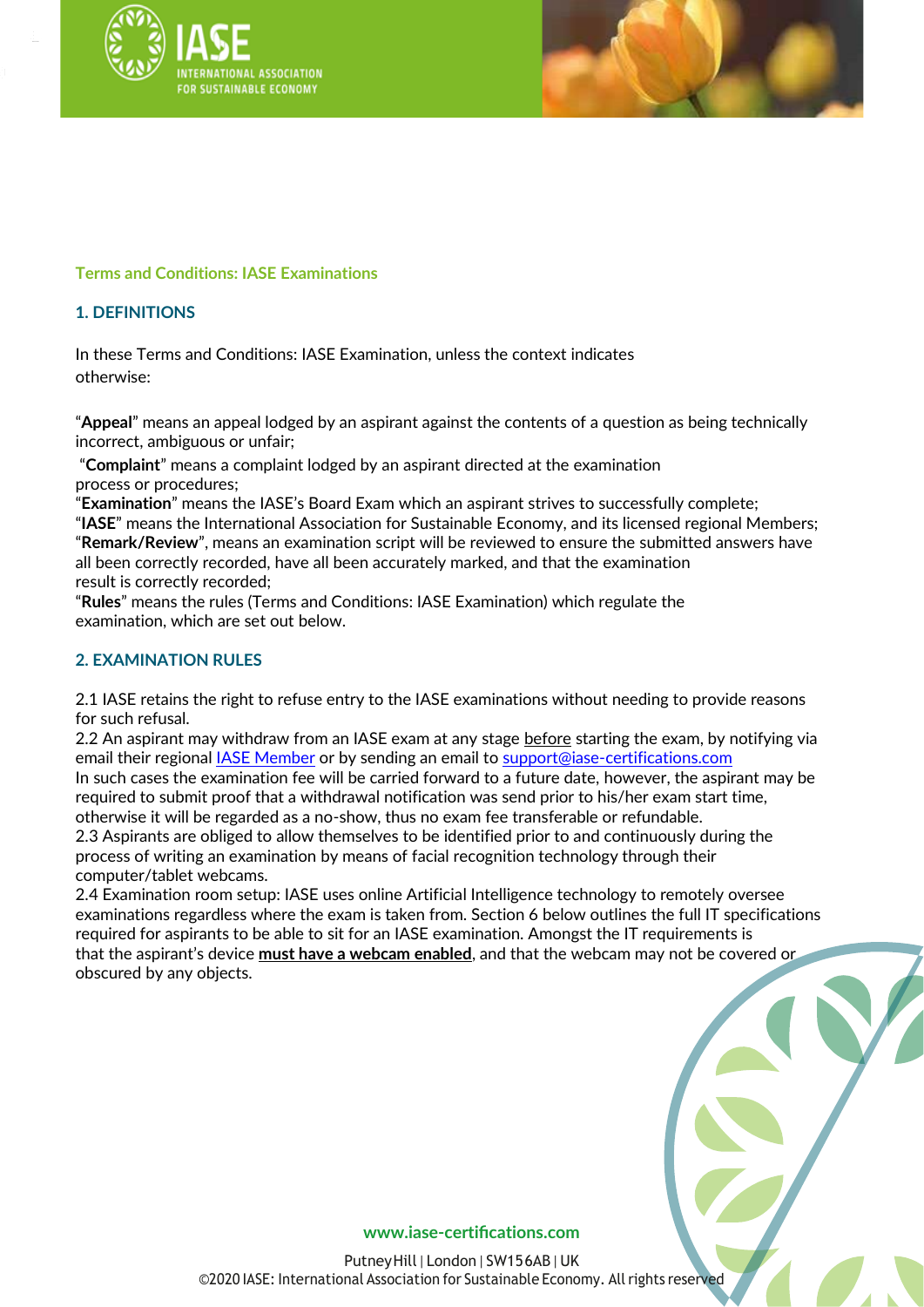



2.5 In terms of examination room setup, IASE also requires aspirants to position themselves so that there is a mirror behind them reflecting forward. At all times during the examination, the aspirant must ensure that there are no other people present in the examination room.

2.6 It is the aspirant's responsibility to ensure that s/he is aware of the date, time and place of his/her examination.

2.7 Aspirants are allowed a 10-minute grace period to log in and start each examination. Access to the exam will be blocked should the aspirant attempt to log in more than 10 minutes after the official start time of the examination.

2.8 If an aspirant starts the examination late, s/he forfeits the time s/he was late and will not be allowed any additional time to complete the examination.

2.9 Should aspirants have any books, paper, cell phones, smart watches or any other electronic means of communication in their possession, such articles should, where relevant, be switched off and placed in a handbag, book bag etc. underneath their chairs. Such items should not be handled by the aspirants during the examination.

2.10 The use of calculators is prohibited for the Advisory Level 1 examinations since they do not contain any questions requiring calculations to be made. The use of calculators is also prohibited for the Specialist Level 2 examinations since they do not contain any questions requiring calculations to be made.

2.11 It remains the aspirant's responsibility to ensure, prior to the commencement of an examination, that none of the aforementioned items are in his/her possession.

2.12 Clothing & headgear: Aspirants are reminded that in order to provide the flexibility to to take the exams from anywhere, facial recognition technology is used prior to and during the examinations, thus aspirants should consider this when wearing glasses, head wear that might overhanging faces, and/or other items covering faces.

2.13 During the course of the examination no communication of any nature whatsoever may take place between aspirants and anybody else.

2.14 Aspirants may not act in a dishonest way with regard to any examination assessment. No aspirant may assist or attempt to assist other aspirants or obtain help or attempt to obtain help from another person during an examination.

2.15 Rough work: As per 2.9 above, no pieces of paper is allowed, which includes paper used for rough work.

2.16 Aspirants are not allowed to temporarily leave the examination room for breaks, such as going to the bathroom or taking smoking breaks, during examinations.

2.17 Only in exceptional/emergency circumstances may an aspirant leave the examination venue temporarily and return later to complete the examination. In such instances, prior to releasing the aspirant's exam result, IASE may request a written explanation or declaration from the aspirant as to the reason/s for leaving during the examination.

**2.18 Interruptions in internet connection during the examination:**

2.18.1 Should an aspirant's internet connection be interrupted during an examination, a connection needs to re-establish within 3 minutes (IASE exam system will monitor this);

2.18.2 If an aspirant is unable to log back into the exam session within 3 minutes, the system will automatically close the candidate's exam;

2.18.3 The aspirant will then be allowed to sit a future exam at no charge, but this carryover option can be exercised once only;

2.18.4 An aspirant who experiences an interruption in internet connection, and who manages to reconnect within 3 minutes will not be allowed any additional time to complete the exam;

#### **www.iase-[certifications.com](http://www.iase-certifications.com/)**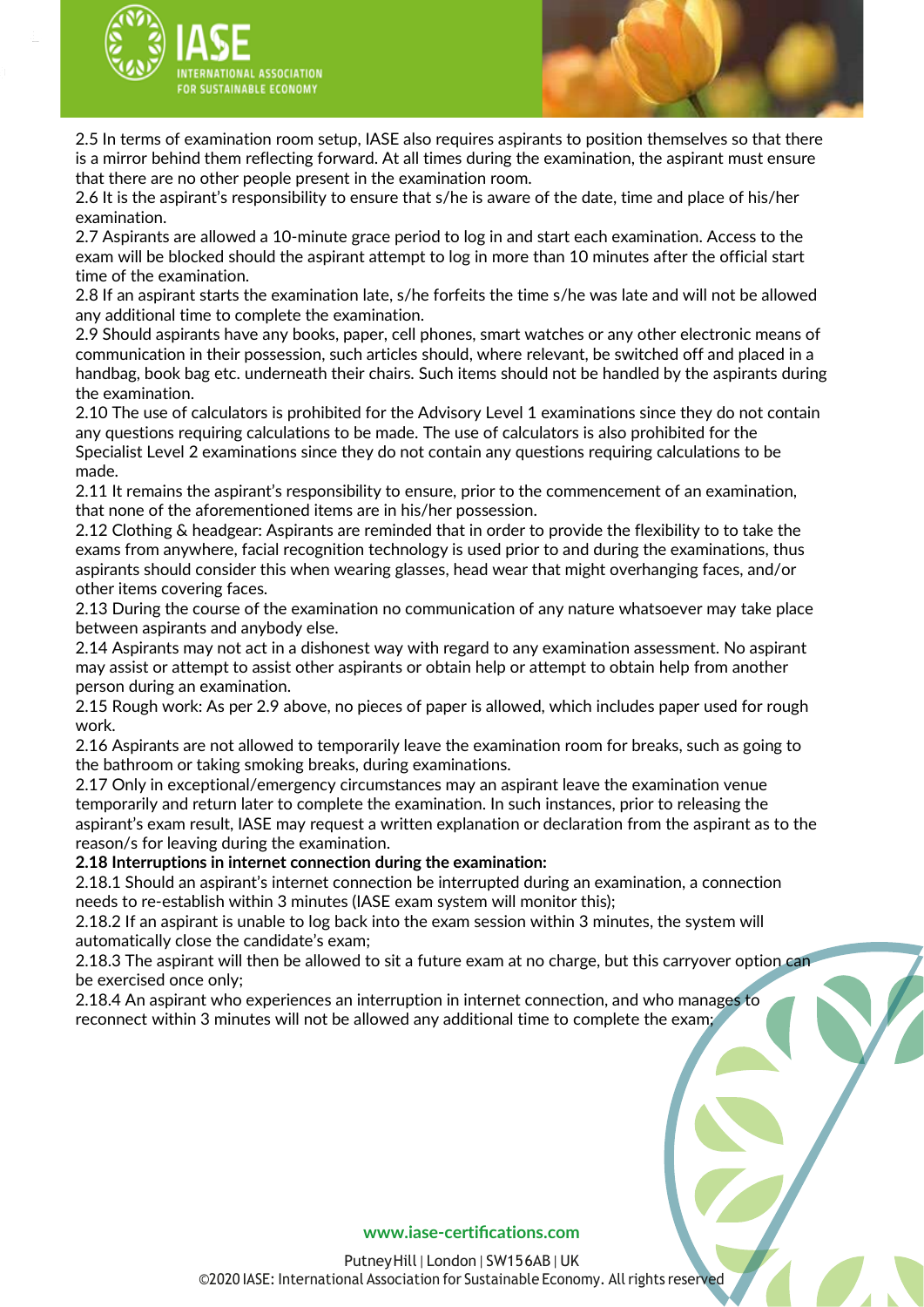



2.18.5 The IASE Exam system will automatically close the exams of aspirants experiencing multiple (more than once) interruptions in internet connection upon the second connection failure; 2.18.6 Such aspirants with multiple connection failures will be allowed to sit a future exam at no charge, but this carryover option can be exercised once only.

2.19 Aspirants are not allowed to copy, duplicate or record the examination questions.

2.20 In the event that it is impossible to mark an examination, the IASE may contact an aspirant and arrange for the aspirant to re-write such an examination with no examination fee being charged. 2.21 Under no circumstances will aspirants have further access to their question papers and/or answer sheets once they have submitted such.

2.22 All answers must be answered online and submitted.

2.23 Once the aspirant has completed all questions to his/her satisfaction, s/he may Submit the answers for assessment. Alternatively, if the allotted time expires, the examination system automatically closes the examination and submits answers as recorded at that point.

2.24 No extra time will be allowed.

## **3. BREACHING THE RULES**

Any breaches of the rules or misconduct during the examination is viewed in a very serious light by the IASE. Where an aspirant is guilty of any misconduct during the examination or any non-compliance with the rules, the Board of Examiners will then decide on disciplinary proceedings. Its decisions shall be final. The decisions may include:

o Reducing an aspirant's marks.

- o Failing the aspirant.
- o Prohibiting an aspirant from sitting any IASE examination for a stated period.
- o Requiring an aspirant to attend additional or other lectures or courses or undertake additional study and assessment.

### **4. RIGHT OF COMPLAINT/APPEAL/REMARK**

4.1 Aspirants have the rights to:

4.1.1 Lodge a Complaint directed at the examination process or procedures.

4.1.2 Lodge Appeals against the contents of an examination question as being technically incorrect, ambiguous or unfair.

4.1.3 Request a Remark/Review of the examination results.

### 4.2 **Appeals**

4.2.1 When an aspirant encounters a question/s against which s/he intends to lodge an Appeal, s/he must within two working days after the examination, lodge the Appeal through making contact with the local/regional IASE Member organisation or Candidate Support [\(support@iase-certifications.com\)](mailto:support@iase-certifications.com), then following the prescribed process.

4.2.2 The aspirant intending to lodge an Appeal will, however, not have access to the examination questions once the examination is over.

4.2.3 The local IASE Member organisation or Candidate Support team will escalate the Appeal to the IASE Academic Committee to consider the merits of the Appeal.

4.2.4 Upon receiving an outcome from the IASE Academic Committee, the outcome of the Appeal will be communicated to the aspirant.

#### **www.iase-[certifications.com](http://www.iase-certifications.com/)**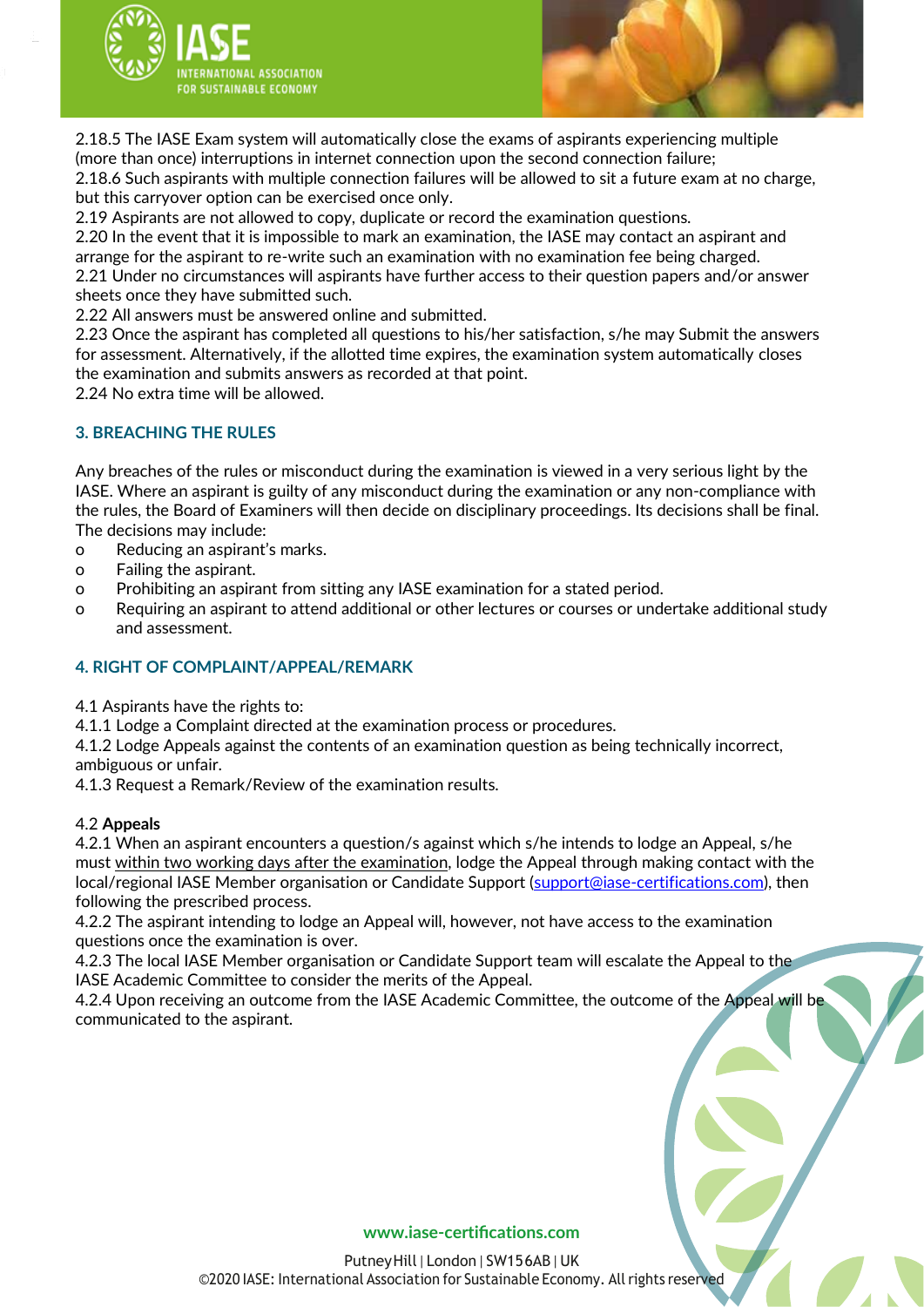



4.2.4.1 If the outcome of the Appeal results in a fundamental change to any examination question/s, then the marks of all affected aspirants will be adjusted accordingly prior to the release of final results. 4.2.4.2 If the outcome of the Appeal does not result in a fundamental change to any examination question/s, then all results will stand as is.

### 4.3 **Remark/Review**

4.3.1 An aspirant intending to have his/her examination script Remarked must formally lodge a request for the Remark within 10 working days of receipt of their examination result.

4.3.2 The Remark request can be made through making contact with the local/regional IASE Member organisation or Candidate Support [\(support@iase-certifications.com\)](mailto:support@iase-certifications.com), then following the prescribed process.

4.3.3 The submission must identify elements of the examination on which the Remark is sought, specify the grounds on which the Remark is sought and must contain all information which the aspirant wishes to have considered in the Remark.

## **5. DATA INTEGRITY**

5.1 It is the responsibility of each aspirant to ensure all required information is provided accurately during the examination registration process. Information provided during the registration process will be used when uploading information to the IASE database.

5.2 Personal information (names, surnames etc) provided during the registration process will be used to record results to the IASE database, and to issue diplomas where applicable. It is the responsibility of the aspirant that his/her name is spelled correctly and reflects the same information as on their identification documents.

5.3 Changes made to the information originally provided can only be made on the IASE's registration system prior to exam. Once the exam has been taken, no further changes may be made to personal details.

5.4 IASE will keep a repository of the original versions of diplomas issued. Aspirants subsequently requiring a diploma to be re-issued will receive a copy of the original diploma issued. The original copies of certificates can't be amended once issued, so if an aspirant's personal details, such as surname, change then the onus rests on the aspirant to keep supporting documents in relation to certificates showing outdated information.

5.5 IASE will use the information provided during registration as the official e-mail address to communicate any information relating to the examinations the aspirant has registered for. The e-mail address provided on the registration system will also be used to communicate results of examinations to the aspirant.

5.6 It is the responsibility of the aspirant to keep the IASE informed of any changes to his/her contact details.

### **6. IT REQUIREMENTS**

**System requirements** An internet connection – broadband wired or wireless (3G or 4G/LTE)

#### **www.iase-[certifications.com](http://www.iase-certifications.com/)**